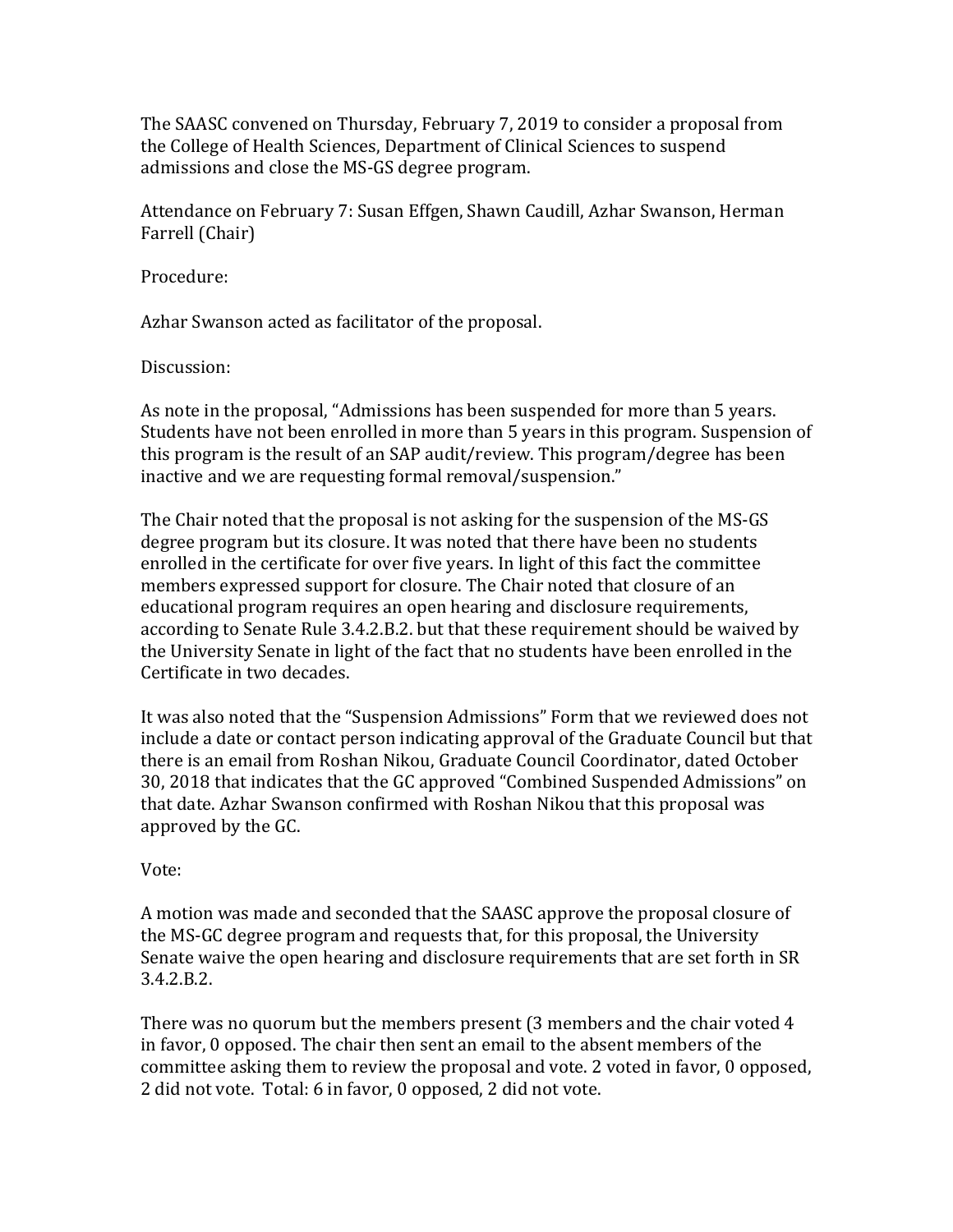

College of Health Sciences Office of the Dean 123 Wethington Building Lexington, KY 40536-0200 859-218-0860 www.uky.edu/chs

To: Meredith Houlihan

From: Carl Mattacola, Ph.D. Associate Dean of Academic and Faculty Affairs

Date: October 18, 2018

RE: College of Health Sciences Program Inventory

Attached is a request to suspend multiple courses in the College of Health Sciences. The 3 degree programs are listed below. This is the result of an administrative cleanup of SAP. The attached documentation outlines the rationale for the change and the support from both Colleges and affiliated faculty. The proposal has been approved at the Department and College levels.

**PAST BHS Physician Assistant Studies PHTH-BHS Physical Therapy** CLSI-MS Clinical Sciences

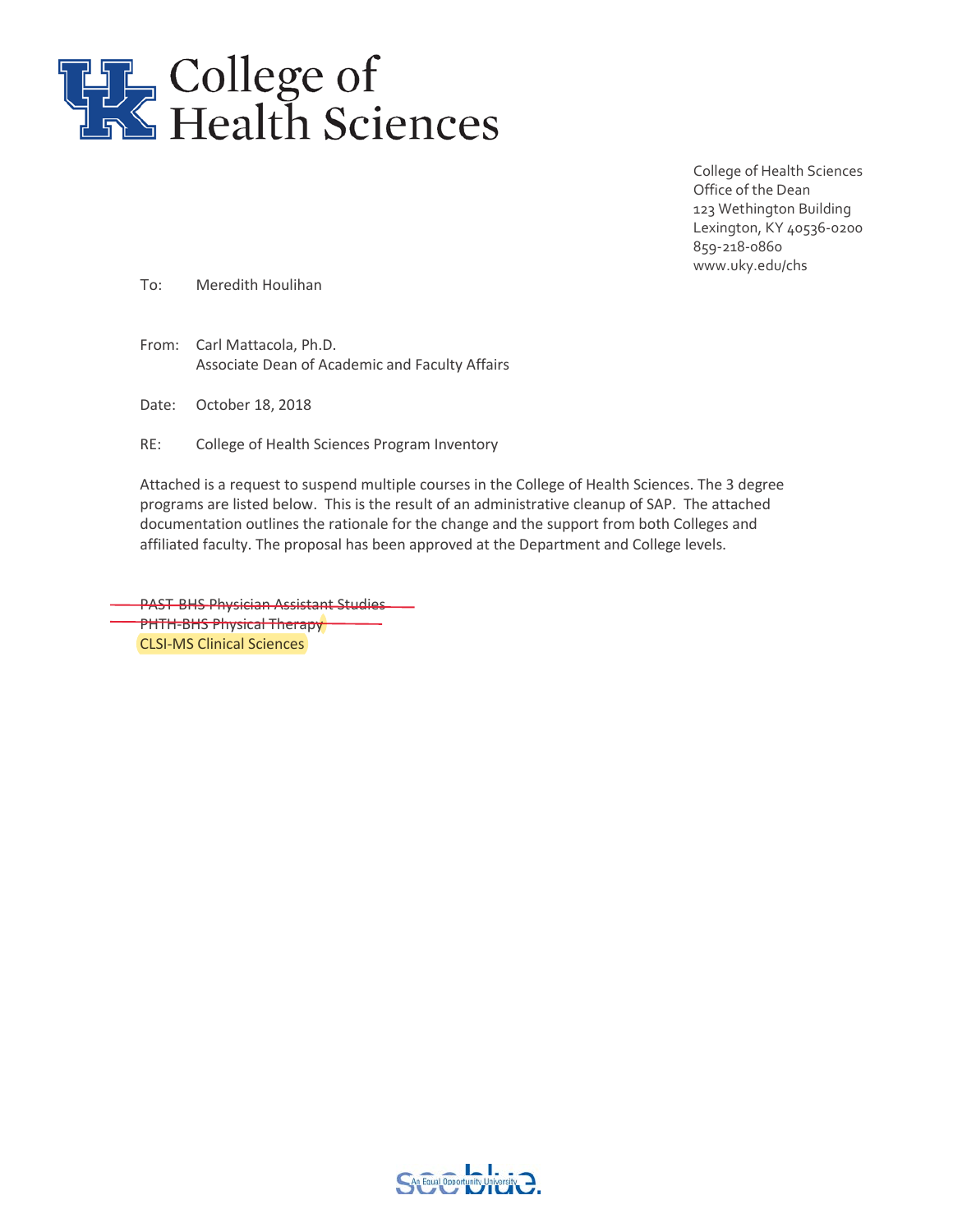#### **SUSPEND ADMISSIONS** TO AN EXISTING DEGREE PROGRAM/CERTIFICATE

*The faculty of the college in which a degree program resides may opt to suspend admissions for up to one year without going through the University Senate, pursuant to the established college faculty rules document. A college faculty may opt to have an issue concerning temporary suspension of admissions to an academic program forwarded to the Senate Council for Senate consideration.* 

*The decision to suspend admissions to a Senate-approved academic program for longer than a single year is a significant reduction, which must be approved by the Senate. After five years of suspension, the Council on Postsecondary Education (CPE) considers the program to be closed and no students will be admitted. After the CPE designates a program as "closed" any attempt by the department to resurrect that program will be treated as a new program proposal.*

*Once approved at the college level, your college will send the proposal to suspend admissions to the appropriate Senate academic council (Health Care Colleges Council, Graduate Council, Undergraduate Council) for review and approval. Once approved at the academic council level, the academic council will send your proposal to the Senate Council office for additional review via a committee and then to the Senate for approval. Once approved by the Senate, the Senate Council office will notify appropriate entities, including the Registrar's office. The contact person listed on the form will be informed when the proposal has been sent to committee and other times as appropriate.*

| <b>SECTION A - INFORMATION REQUIRED BY UNIVERSITY SENATE</b> |                                                                                              |                        |                                      |
|--------------------------------------------------------------|----------------------------------------------------------------------------------------------|------------------------|--------------------------------------|
|                                                              | 1. Basic Information: Program Background and Overview                                        |                        |                                      |
| 1a                                                           | Date of contact with the Director of Institutional Effectiveness $(E)^1$ :                   |                        |                                      |
|                                                              | Appended to the end of this form is a PDF of the reply from Institutional Effectiveness.     |                        |                                      |
|                                                              |                                                                                              |                        |                                      |
| 1b                                                           | Home College: College Of Health Sciences (Formally Allied Health Sciences)                   |                        |                                      |
|                                                              |                                                                                              |                        |                                      |
| 1c                                                           | Home Educational Unit (school, department): Clinical Sciences                                |                        |                                      |
|                                                              |                                                                                              |                        |                                      |
| 1 <sub>d</sub>                                               | Degree Type (BA, MS, PhD, etc.): MS-GS                                                       |                        |                                      |
|                                                              |                                                                                              |                        |                                      |
| 1e                                                           | Program Name (Interior Design, Social Work, etc.): Clinical Sciences                         |                        |                                      |
|                                                              |                                                                                              |                        |                                      |
| 1 <sup>f</sup>                                               | CIP Code: 51.1005                                                                            |                        |                                      |
|                                                              |                                                                                              |                        |                                      |
| 1g                                                           | Is there an accrediting agency related to this program?                                      |                        | No $\boxtimes$<br>Yes                |
|                                                              | If "Yes," name:                                                                              |                        |                                      |
| 1 <sub>h</sub>                                               | Fall semester following approval.<br>Requested effective date <sup>2</sup> :<br>$\mathbb{X}$ | OR                     | Specific Date <sup>3</sup> : Fall 20 |
|                                                              |                                                                                              |                        |                                      |
| 1i                                                           | Date of most recent periodic program review for the home educational unit:                   | January 2017           |                                      |
|                                                              |                                                                                              |                        |                                      |
| 1j                                                           | Contact person name: Carl Mattacola                                                          | Email: carlmat@uky.edu | Phone: 218-0860                      |
|                                                              |                                                                                              |                        |                                      |
| 2. Overview                                                  |                                                                                              |                        |                                      |

**SUSPEND ADMISSIONS** TO AN EXISTING DEGREE PROGRAM/CERTIFICATE **Page 1 of 3**

 $1$  You can reach Institutional Effectiveness at 257-8371 or [institutionaleffectiveness@uky.edu.](mailto:institutionaleffectiveness@uky.edu?subject=Question%20RE%20Suspend%20Admissions%20Form)

<sup>&</sup>lt;sup>2</sup> The effective date is the first semester for which admissions will be suspended.

<sup>&</sup>lt;sup>3</sup> Suspensions of admissions are typically made effective for the semester following approval. No action will be made effective unless all approvals, up through and including Board of Trustees and CPE approval, are received.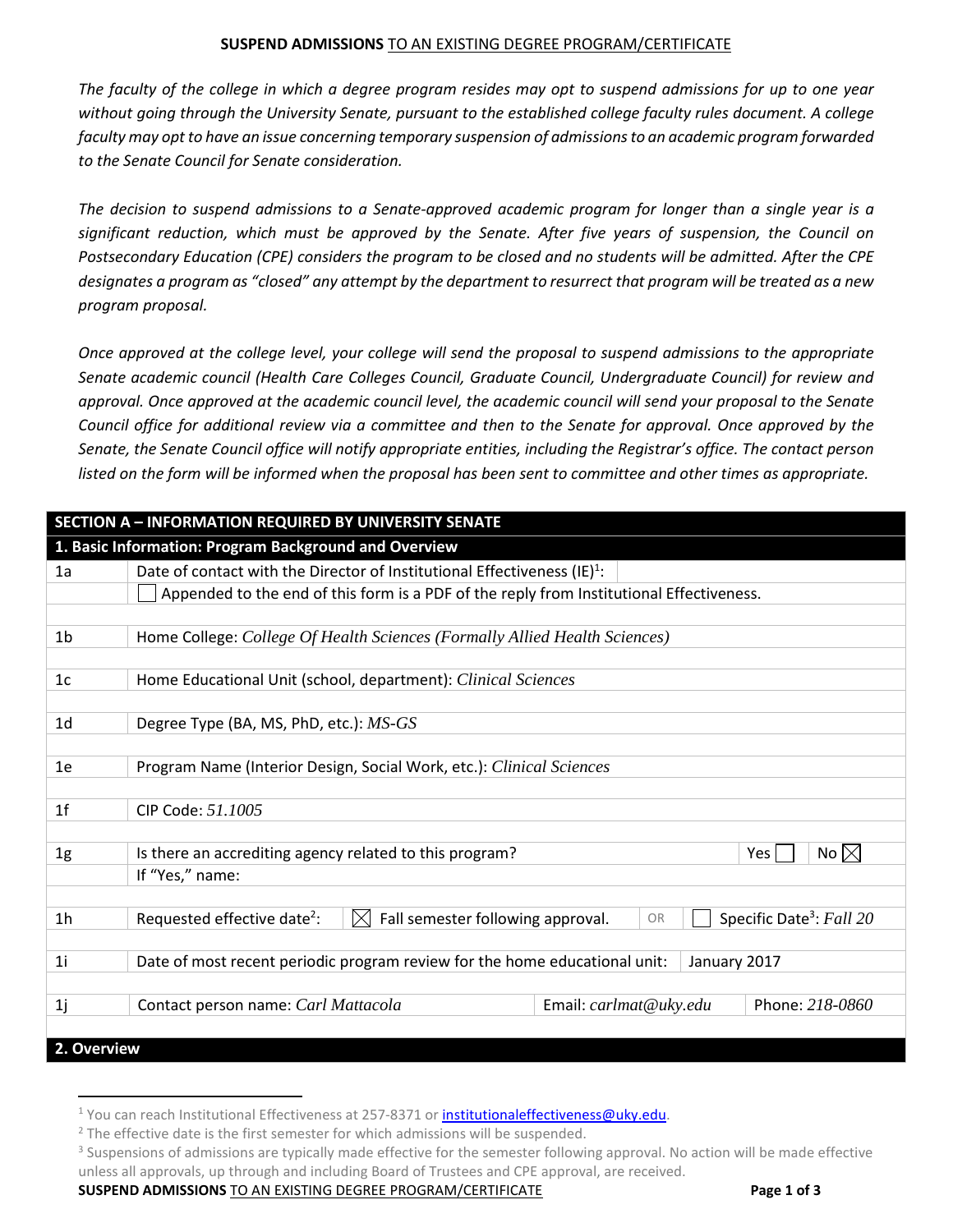#### **SUSPEND ADMISSIONS** TO AN EXISTING DEGREE PROGRAM/CERTIFICATE

| 2a                                                                                                                                                                                                      | What is the rationale for suspension of admissions? If an accrediting body recommended this suspension,<br>note that and append that report to the end of this form.(450 word limit) |                                                               |                                                                                                             |               |                                  |  |
|---------------------------------------------------------------------------------------------------------------------------------------------------------------------------------------------------------|--------------------------------------------------------------------------------------------------------------------------------------------------------------------------------------|---------------------------------------------------------------|-------------------------------------------------------------------------------------------------------------|---------------|----------------------------------|--|
|                                                                                                                                                                                                         |                                                                                                                                                                                      |                                                               | Suspending the program because it is no longer offered in the College of Health Sciences. In addition, the  |               |                                  |  |
|                                                                                                                                                                                                         | suspension and removal of the program provides the opportunity to correct information in SAP to more                                                                                 |                                                               |                                                                                                             |               |                                  |  |
|                                                                                                                                                                                                         |                                                                                                                                                                                      |                                                               | clearly reflect the status and organization structure of the College.                                       |               |                                  |  |
|                                                                                                                                                                                                         |                                                                                                                                                                                      |                                                               |                                                                                                             |               |                                  |  |
| 2 <sub>b</sub>                                                                                                                                                                                          |                                                                                                                                                                                      |                                                               | Is the degree for which admissions will be suspended a master's degree and is there                         |               | No $\boxtimes$<br>Yes $\vert$    |  |
|                                                                                                                                                                                                         | an associated PhD program?                                                                                                                                                           |                                                               |                                                                                                             |               |                                  |  |
|                                                                                                                                                                                                         |                                                                                                                                                                                      |                                                               | If "Yes," should the master's degree now serve as an en passant option <sup>4</sup> for students            |               | No $\boxtimes$<br>Yes $\sqrt{ }$ |  |
|                                                                                                                                                                                                         |                                                                                                                                                                                      |                                                               | who are unable to complete the associated PhD? (150 word limit)                                             |               |                                  |  |
|                                                                                                                                                                                                         | If "Yes," describe the associated PhD and how the en passant master's degree will be administered.                                                                                   |                                                               |                                                                                                             |               |                                  |  |
|                                                                                                                                                                                                         |                                                                                                                                                                                      |                                                               |                                                                                                             |               |                                  |  |
|                                                                                                                                                                                                         |                                                                                                                                                                                      |                                                               |                                                                                                             |               |                                  |  |
| 2c<br>Provide an explanation for the proposed suspension of admissions. (450 word limit)<br>Admission has been suspended for more than 5 years. Students have not been enrolled in more than 5 years in |                                                                                                                                                                                      |                                                               |                                                                                                             |               |                                  |  |
|                                                                                                                                                                                                         |                                                                                                                                                                                      |                                                               | this program. Suspension of this program is the result of an SAP audit/review. This program/degree has been |               |                                  |  |
|                                                                                                                                                                                                         |                                                                                                                                                                                      |                                                               |                                                                                                             |               |                                  |  |
|                                                                                                                                                                                                         | inactive and we are requesting formal removal/suspension. This action will result in a more accurate<br>depiction of programmatic offerings in our College and UK at large.          |                                                               |                                                                                                             |               |                                  |  |
|                                                                                                                                                                                                         |                                                                                                                                                                                      |                                                               |                                                                                                             |               |                                  |  |
| 2d<br>What provisions are being made for students already in the program? (300 word limit)                                                                                                              |                                                                                                                                                                                      |                                                               |                                                                                                             |               |                                  |  |
|                                                                                                                                                                                                         |                                                                                                                                                                                      | There are no students in this program.                        |                                                                                                             |               |                                  |  |
|                                                                                                                                                                                                         |                                                                                                                                                                                      |                                                               |                                                                                                             |               |                                  |  |
| 2e                                                                                                                                                                                                      |                                                                                                                                                                                      |                                                               | Describe enrollment in the program below, for the last five years.                                          |               |                                  |  |
|                                                                                                                                                                                                         | 1 year ago:                                                                                                                                                                          | 2 years ago:                                                  | 3 years ago:                                                                                                | 4 years ago:  | 5 years ago:                     |  |
|                                                                                                                                                                                                         | Year: 2016                                                                                                                                                                           | Year: 2015                                                    | Year: 2014                                                                                                  | Year: 2013    | Year: 2012                       |  |
|                                                                                                                                                                                                         | Enrollment: 0                                                                                                                                                                        | Enrollment: 0                                                 | Enrollment: 0                                                                                               | Enrollment: 0 | Enrollment: 0                    |  |
|                                                                                                                                                                                                         |                                                                                                                                                                                      |                                                               |                                                                                                             |               |                                  |  |
| 2f                                                                                                                                                                                                      |                                                                                                                                                                                      |                                                               | Describe graduation rates in the program below, for the last five years.                                    |               |                                  |  |
|                                                                                                                                                                                                         | 1 year ago:                                                                                                                                                                          | 2 years ago:                                                  | 3 years ago:                                                                                                | 4 years ago:  | 5 years ago:                     |  |
|                                                                                                                                                                                                         | Year: 2016                                                                                                                                                                           | Year: 2015                                                    | Year: 2014                                                                                                  | Year: 2013    | Year: 2012                       |  |
|                                                                                                                                                                                                         | Grad rate: 0                                                                                                                                                                         | Grad rate: 0                                                  | Grad rate: 0                                                                                                | Grad rate: 0  | Grad rate:0                      |  |
|                                                                                                                                                                                                         |                                                                                                                                                                                      |                                                               |                                                                                                             |               |                                  |  |
|                                                                                                                                                                                                         | Will another degree replace the program being suspended (i.e. a new program or a                                                                                                     |                                                               |                                                                                                             |               |                                  |  |
| 2g                                                                                                                                                                                                      | No $\boxtimes$<br>Yes <sup>5</sup><br>changed program)?                                                                                                                              |                                                               |                                                                                                             |               |                                  |  |
|                                                                                                                                                                                                         | If "Yes," explain below. (300 word limit)                                                                                                                                            |                                                               |                                                                                                             |               |                                  |  |
|                                                                                                                                                                                                         |                                                                                                                                                                                      |                                                               |                                                                                                             |               |                                  |  |
|                                                                                                                                                                                                         |                                                                                                                                                                                      |                                                               |                                                                                                             |               |                                  |  |
| 2h                                                                                                                                                                                                      | What will happen with the existing courses that comprised the program <sup>6</sup> ? (300 word limit)                                                                                |                                                               |                                                                                                             |               |                                  |  |
|                                                                                                                                                                                                         | There are no existing courses.                                                                                                                                                       |                                                               |                                                                                                             |               |                                  |  |
|                                                                                                                                                                                                         |                                                                                                                                                                                      |                                                               |                                                                                                             |               |                                  |  |
| 2i                                                                                                                                                                                                      |                                                                                                                                                                                      | Check the appropriate box below and explain. (150 word limit) |                                                                                                             |               |                                  |  |
|                                                                                                                                                                                                         |                                                                                                                                                                                      |                                                               |                                                                                                             |               |                                  |  |

 <sup>4</sup> If a degree is offered *en passant*, there are no direct admissions into the program and it exists solely as an option for students who are unable to complete the associated PhD.

**SUSPEND ADMISSIONS** TO AN EXISTING DEGREE PROGRAM/CERTIFICATE **Page 2 of 3**

<sup>5</sup> Mention of the replacement degree here does not create/change it – the appropriate new/change forms must also be submitted.

<sup>&</sup>lt;sup>6</sup> If the courses are no longer needed, the home educational unit will need to officially drop the courses.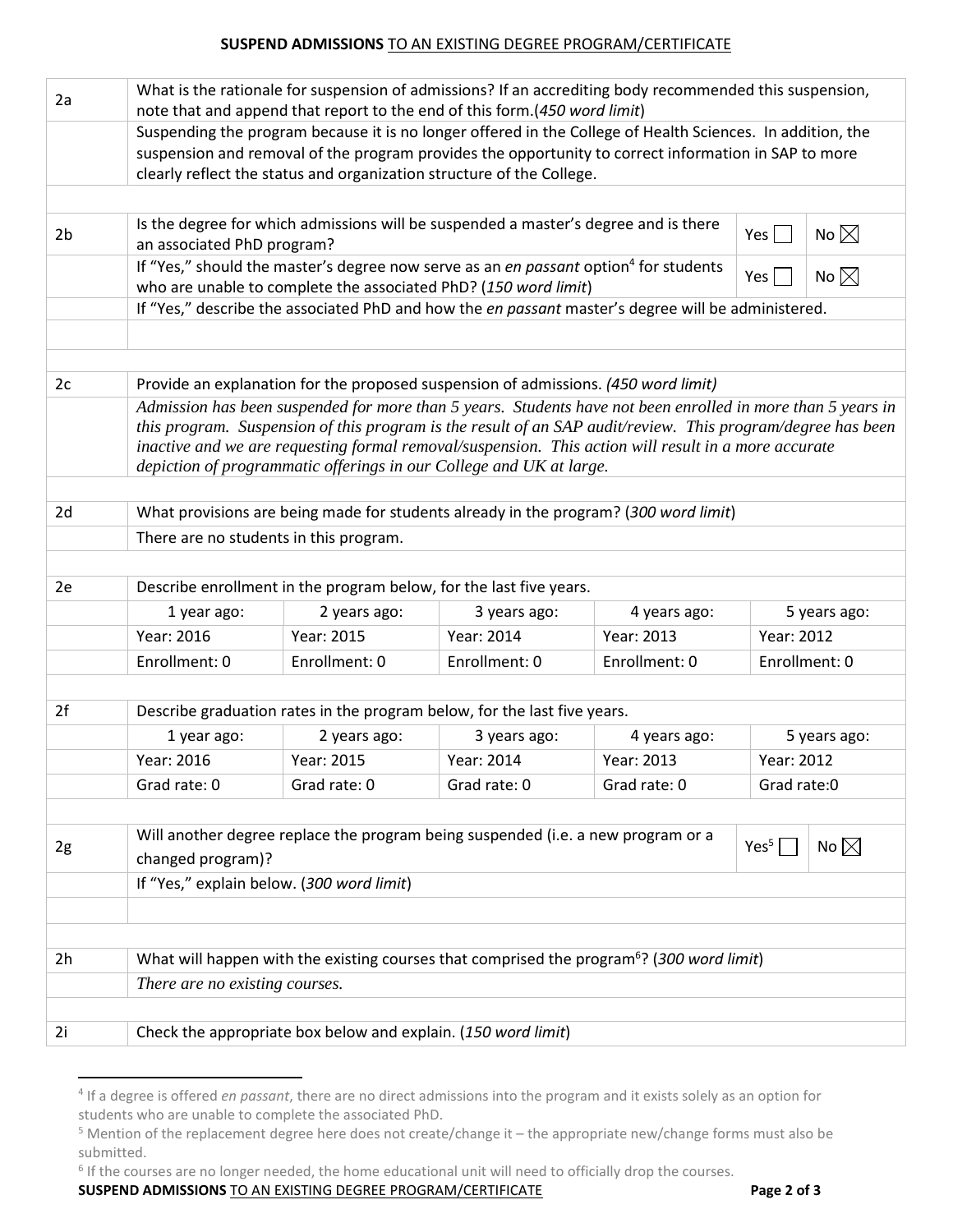## **SUSPEND ADMISSIONS** TO AN EXISTING DEGREE PROGRAM/CERTIFICATE

|                |                                              |             | $\boxtimes$ Suspension for perpetuity.<br>Suspension greater than one year but less than five years.                                                                                                              |
|----------------|----------------------------------------------|-------------|-------------------------------------------------------------------------------------------------------------------------------------------------------------------------------------------------------------------|
|                |                                              |             |                                                                                                                                                                                                                   |
|                |                                              |             |                                                                                                                                                                                                                   |
|                | 3. Approvals/Reviews                         |             |                                                                                                                                                                                                                   |
|                |                                              |             | Information below does not supersede the requirement for individual letters of support from educational unit<br>administrators and verification of faculty support (typically takes the form of meeting minutes). |
|                | <b>Reviewing Group</b>                       | <b>Date</b> |                                                                                                                                                                                                                   |
|                | <b>Name</b>                                  | Approved    | <b>Contact Person Name/Phone/Email</b>                                                                                                                                                                            |
| 3a             | (Within College)                             |             |                                                                                                                                                                                                                   |
|                | Associate Dean of<br><b>Academic Affairs</b> | 7/21/2017   | Carl Mattacola / 8-0860 / carlmat@uky.edu                                                                                                                                                                         |
|                |                                              |             | Τ                                                                                                                                                                                                                 |
|                |                                              |             |                                                                                                                                                                                                                   |
|                |                                              |             |                                                                                                                                                                                                                   |
|                |                                              |             |                                                                                                                                                                                                                   |
| 3 <sub>b</sub> | (Collaborating and/or Affected Units)        |             |                                                                                                                                                                                                                   |
|                |                                              |             | Γ<br>Γ                                                                                                                                                                                                            |
|                |                                              |             | $\overline{1}$<br>$\overline{1}$                                                                                                                                                                                  |
|                |                                              |             | $\overline{1}$<br>$\sqrt{2}$                                                                                                                                                                                      |
|                |                                              |             | Ϊ                                                                                                                                                                                                                 |
|                |                                              |             |                                                                                                                                                                                                                   |
|                |                                              |             | Τ<br>Γ                                                                                                                                                                                                            |
|                |                                              |             | $\overline{1}$<br>$\overline{1}$                                                                                                                                                                                  |
|                |                                              |             | Γ                                                                                                                                                                                                                 |
|                |                                              |             | Ϊ<br>Γ                                                                                                                                                                                                            |
|                |                                              |             | $\overline{1}$<br>Ϊ                                                                                                                                                                                               |
|                | (Senate Academic Council)                    |             | Date<br><b>Contact Person Name</b><br>Approved                                                                                                                                                                    |
|                | <b>Health Care Colleges Council</b>          |             |                                                                                                                                                                                                                   |
| 3c             | <b>Graduate Council</b>                      |             |                                                                                                                                                                                                                   |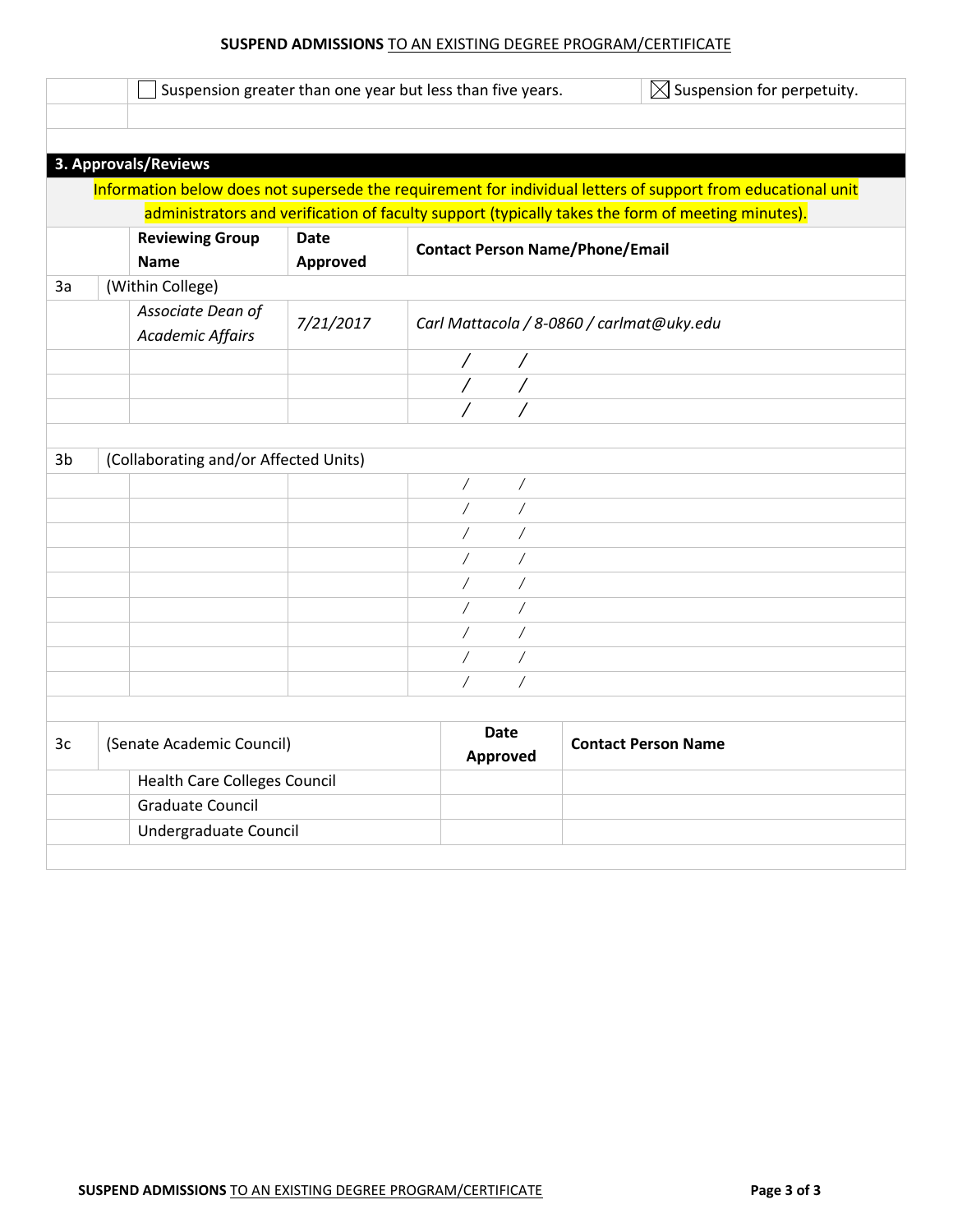# **Brothers, Sheila**

| From:               | Nikou, Roshan                                                                                                                    |
|---------------------|----------------------------------------------------------------------------------------------------------------------------------|
| Sent:               | Tuesday, October 30, 2018 12:04 PM                                                                                               |
| To:                 | Bird-Pollan, Jennifer; Brothers, Sheila; Ett-Mims, Joanie; Jackson, Brian; Price, Cleophus;<br>Nikou, Roshan; Patterson, Matthew |
| Subject:            | Transmittals                                                                                                                     |
| <b>Attachments:</b> | Suspend Admission_CHS_Combined.pdf; German Studies Grad Certificate_Suspend,<br>EPC Approved.pdf                                 |

TO: Jennifer Bird‐Pollan, Chair and Sheila Brothers, Coordinator

FROM: Brian Jackson, Chair and Roshan Nikou, Coordinator Graduate Council

The Graduate Council approved the following Program, Graduate Certificate, and Course proposals and is now forwarding them to the Senate Council to approve. The proposal files are all attached.

#### **SUSPENDED PROGRAMS/CERTIFCATES**

Combined Suspended Admissions GC in German Studies

#### **NEW COURSES**

EDP 702 Sex Psychology: Intersectional Sex Therapy Practice IBS 609 Research in Integrated Biomedical Sciences ISC 551 Sales Promotion and Sponsorship

# **COURSE CHANGES** EDP 622 Supervision in School Psychology: Subtitle Required

**DROPED COURSES** ANA 538 Dental Neuroanatomy



# **Roshan Nikou, MA**

Graduate Council Coordinator 101 Ezra Gillis Building | Lexington, KY 40506-0033 (859)257-1457 | www.gradschool.uky.edu roshan.nikou@uky.edu